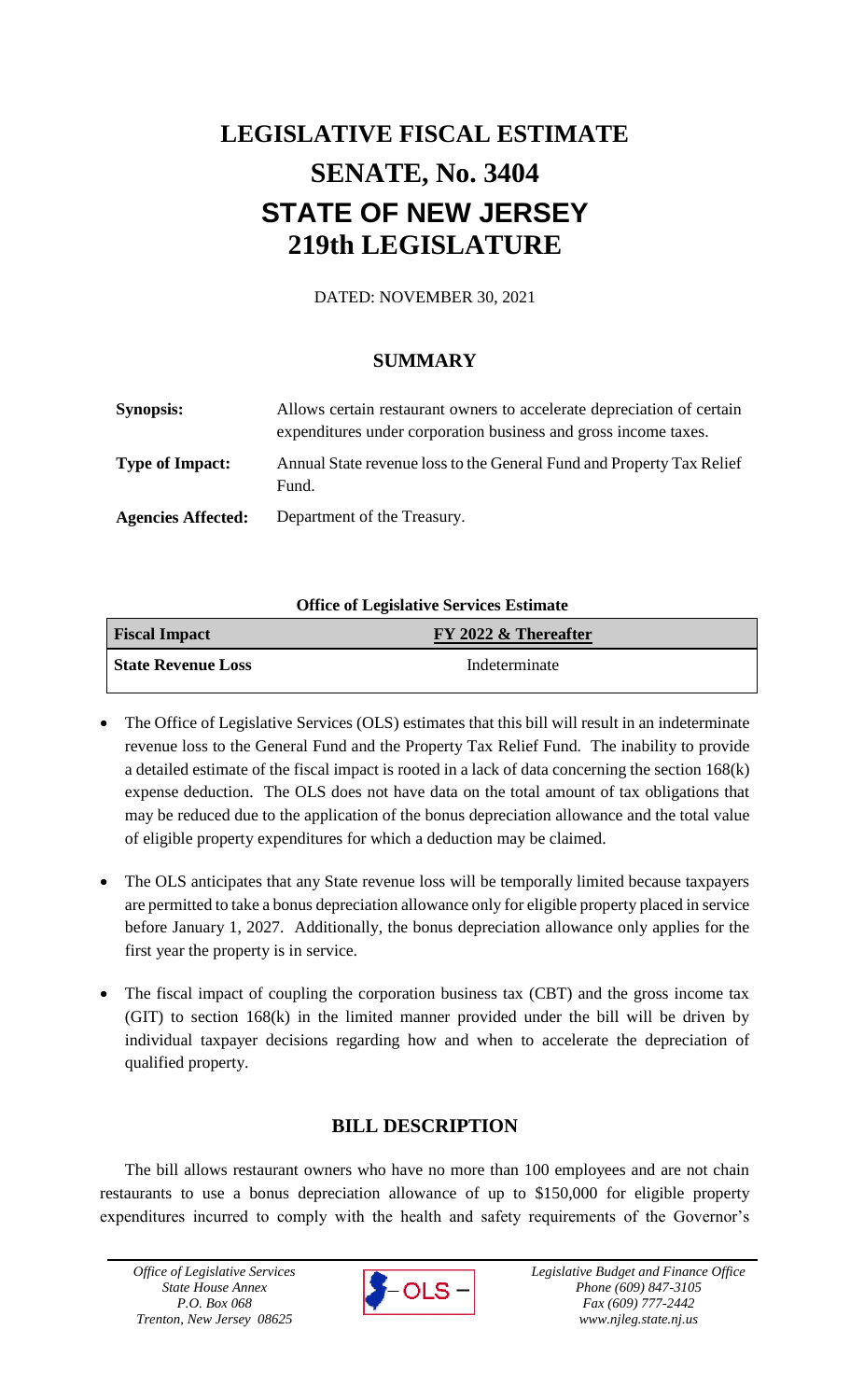executive orders regarding the COVID-19 pandemic. These capital expenditures include, but are not limited to the purchase of heaters and overhangs.

Section 168(k) of the federal Internal Revenue Code allows businesses to claim an expensing (or bonus depreciation) allowance for eligible property placed in service after September 27, 2017 and before January 1, 2027. The bonus depreciation allowance does not alter the total amount of capital expenditures that businesses may deduct, only the timing of that deduction. The value of the bonus depreciation allowance is based on when the property is placed into service. New Jersey decoupled from the provisions of the federal Internal Revenue Code regarding bonus depreciation in 2002. The bill re-couples to the federal rules for certain small business owners for up to \$150,000 of expenditures incurred to comply with the Governor's COVID-19 executive orders.

The bill takes effect immediately and is retroactive to March 9, 2020.

#### **FISCAL ANALYSIS**

#### *EXECUTIVE BRANCH*

None received.

#### *OFFICE OF LEGISLATIVE SERVICES*

The OLS estimates that this bill will result in an indeterminate revenue loss to the General Fund and the Property Tax Relief Fund. The inability to provide a detailed estimate of the fiscal impact is rooted in a lack of data concerning the section 168(k) expense deduction. The OLS does not have data on the total amount of tax obligations that may be reduced due to the application of the bonus depreciation allowance and the total value of eligible property expenditures for which a deduction may be claimed.

The fiscal impact of coupling the CBT and the GIT to section 168(k) in the limited manner provided under the bill will be driven by individual taxpayer decisions regarding how and when to accelerate the depreciation of qualified property. Some taxpayers may elect to take the bonus depreciation allowance while others may choose to apply depreciation in the value of eligible property against their tax liability in accordance with other provisions of the Internal Revenue Code.

Under current State law, CBT and GIT taxpayers are not permitted to take the bonus depreciation allowance. Linking the CBT and the GIT to the section 168(k) expense deduction will allow taxpayers to deduct higher amount for depreciation in the value of property when determining entire net income (for the CBT) or income that is net of expenses (for the GIT). Application of this additional deduction will result in a lower amount of income that is subject to taxation, and in turn, reduce State revenue collections. The OLS anticipates that any State revenue loss will be temporally limited because taxpayers are permitted to take the bonus depreciation allowance only for capital expenditures to comply with the health and safety requirements imposed under the Governor's executive orders in response to the COVID-19 pandemic, and under current federal law, placed in service before January 1, 2027. Additionally, the bonus depreciation allowance only applies for the first year the property is in service.

The OLS anticipates that the State will experience a higher revenue loss in the near-term because section 168(k) allows taxpayers to take a 100 percent bonus depreciation allowance for property placed into service after September 27, 2017 and before January 1, 2023. Section 168(k) provides that the bonus deprecation allowance declines by 20 percent per year for property that is